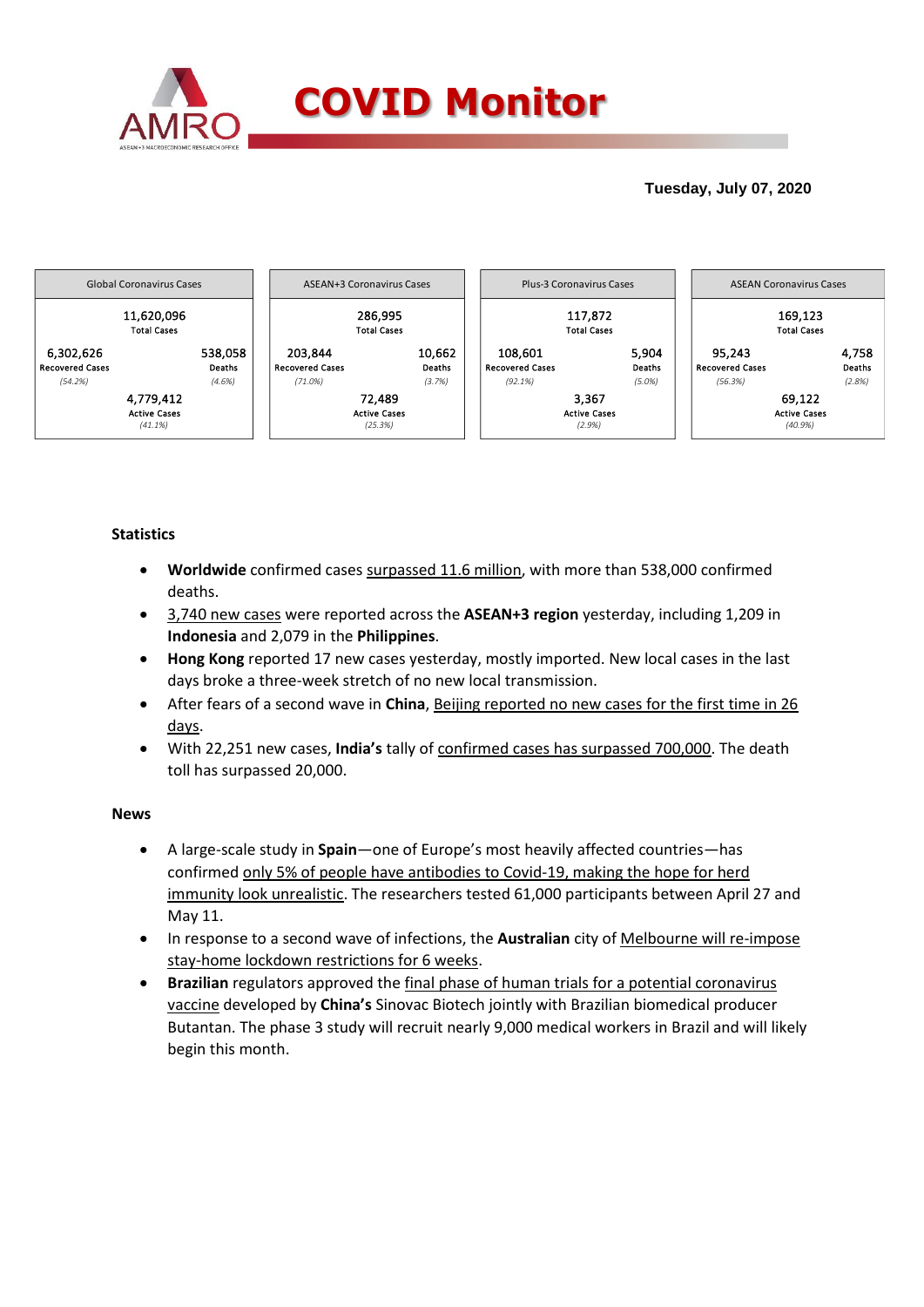

#### Overview of Confirmed COVID-19 Cases

Data as of 6/7/2020

|                       | <b>Total</b> | Cases per 1M            | <b>New</b>  | <b>New Cases per</b> | <b>New Cases</b>            | <b>ANew</b>    | ∆% New     | <b>Total</b>   | <b>New</b>              | Fatality        | <b>Total</b> | <b>Recovery</b>          | <b>Active</b>       |
|-----------------------|--------------|-------------------------|-------------|----------------------|-----------------------------|----------------|------------|----------------|-------------------------|-----------------|--------------|--------------------------|---------------------|
| Economy               | <b>Cases</b> | Population              | Cases       | 1M Pop.              | $(7$ -day avg) <sup>1</sup> | Cases          | Cases      | <b>Deaths</b>  | <b>Deaths</b>           | <b>Rate (%)</b> | Recovered    | Rate $(%)2$              | Cases               |
| Global                | 11,620,096   |                         | 170,389     |                      |                             | $-12,009$      | 1.5        | 538,058        | 3,791                   | 4.6             | 6,302,626    | 54.2                     | 4,779,412           |
| ASEAN+3               | 286,995      |                         | 3,740       |                      |                             | $-706$         | 1.3        | 10,662         | 78                      | 3.7             | 203,844      | 71.0                     | 72,489              |
| Plus-3                | 117,872      |                         | 242         |                      |                             | $-27$          | 0.2        | 5,904          | $\overline{2}$          | 5.0             | 108,601      | 92.1                     | 3,367               |
| <b>ASEAN</b>          | 169,123      |                         | 3,498       |                      |                             | $-679$         | 2.1        | 4,758          | 76                      | 2.8             | 95,243       | 56.3                     | 69,122              |
|                       |              |                         |             |                      |                             |                |            |                |                         |                 |              |                          |                     |
| China                 | 83,558       | 59                      | $\mathbf 1$ | 0.0                  |                             | $-5$           | 0.0        | 4,634          | $\pmb{0}$               | 5.5             | 78,523       | 94.0                     | 401                 |
| Hong Kong, China      | 1,285        | 168                     | 17          | 2.2                  |                             | $\overline{7}$ | 1.3        | $\overline{7}$ | $\mathbf 0$             | 0.5             | 1,157        | 90.0                     | 121                 |
| Japan                 | 19,848       | 158                     | 180         | 1.4                  |                             | $-27$          | 0.9        | 978            | $\mathbf 1$             | 4.9             | 17,007       | 85.7                     | 1,863               |
| Korea                 | 13,181       | 253                     | 44          | 0.8                  |                             | $-2$           | 0.3        | 285            | $\mathbf{1}$            | 2.2             | 11,914       | 90.4                     | 982                 |
| Indonesia             | 64,958       | 241                     | 1,209       | 4.5                  |                             | $-398$         | 1.9        | 3,241          | 70                      | 5.0             | 29,919       | 46.1                     | 31,798              |
| Malaysia              | 8,668        | 261                     | 5           | 0.2                  |                             | $\mathsf 0$    | 0.1        | 121            | $\mathbf 0$             | 1.4             | 8,476        | 97.8                     | 71                  |
| Philippines           | 46,333       | 421                     | 2,079       | 18.9                 |                             | $-345$         | 4.7        | 1,303          | 6                       | 2.8             | 12,185       | 26.3                     | 32,845              |
| Singapore             | 44,983       | 7,889                   | 183         | 32.1                 |                             | 47             | 0.4        | 26             | $\mathbf 0$             | 0.1             | 40,717       | 90.5                     | 4,240               |
| Thailand              | 3,195        | 47                      | 5           | 0.1                  |                             | 0              | 0.2        | 58             | 0                       | 1.8             | 3,072        | 96.2                     | 65                  |
|                       |              |                         |             |                      |                             |                |            |                |                         |                 |              |                          |                     |
| Brunei Darussalam     | 141          | 313                     | $\pmb{0}$   | 0.0                  |                             | $\pmb{0}$      | 0.0        | 3              | 0                       | 2.1             | 138          | 97.9                     | $\mathsf{O}\xspace$ |
| Cambodia              | 141          | $\boldsymbol{8}$        | $\mathbf 0$ | 0.0                  |                             | 0              | 0.0        | $\mathbf 0$    | $\mathbf 0$             | 0.0             | 131          | 92.9                     | 10                  |
| Lao PDR               | 19           | $\overline{\mathbf{3}}$ | 0           | 0.0                  |                             | 0              | 0.0        | $\mathbf 0$    | $\mathbf 0$             | 0.0             | 19           | 100.0                    | $\mathbf 0$         |
| Myanmar               | 316          | 6                       | 3           | 0.1                  | Novn                        | 3              | 1.0        | 6              | $\mathbf 0$             | 1.9             | 245          | 77.5                     | 65                  |
| Vietnam               | 369          | $\overline{4}$          | 14          | 0.1                  |                             | 14             | 3.9        | $\mathbf 0$    | $\mathbf 0$             | 0.0             | 341          | 92.4                     | 28                  |
|                       |              |                         |             |                      |                             |                |            |                |                         |                 |              |                          |                     |
| Belgium               | 62,058       | 5,388                   | 42          | 3.6                  |                             | $-136$         | 0.1        | 9,774          | $\overline{\mathbf{3}}$ | 15.7            | 17,091       | 27.5                     | 35,193              |
| France                | 196,748      | 3,027                   | 844         | 13.0                 |                             | 844            | 0.4        | 29,836         | 23                      | 15.2            | 72,233       | 36.7                     | 94,679              |
| Germany               | 198,064      | 2,387                   | 541         | 6.5                  |                             | 216            | 0.3        | 9,022          | $\mathbf 0$             | 4.6             | 182,160      | 92.0                     | 6,882               |
| Italy                 | 241,819      | 4,015                   | 208         | 3.5                  |                             | 16             | 0.1        | 34,869         | 8                       | 14.4            | 192,241      | 79.5                     | 14,709              |
| Netherlands           | 50,657       | 2,931                   | 36          | 2.1                  |                             | $-250$         | 0.1        | 6,128          | $\mathbf 1$             | 12.1            |              | $\overline{\phantom{a}}$ |                     |
| Spain                 | 251,789      | 5,373                   | 1,244       | 26.5                 |                             | 1,244          | 0.5        | 28,752         | $\overline{\mathbf{3}}$ | 11.4            | 150,376      | 59.7                     | 53,521              |
| Switzerland           | 32,315       | 3,737                   | 47          | 5.4                  |                             | $-23$          | 0.1<br>0.1 | 1,965          | $\mathbf 0$<br>16       | 6.1             | 29,300       | 90.7                     | 1,050               |
| <b>United Kingdom</b> | 287,290      | 4,272                   | 359         | 5.3                  |                             | $-160$         |            | 44,321         |                         | 15.4            |              | $\overline{\phantom{a}}$ |                     |
| Brazil                | 1,623,284    | 7,680                   | 20,229      | 95.7                 |                             | $-5,822$       | 1.3        | 65,487         | 620                     | 4.0             | 1,062,542    | 65.5                     | 495,255             |
| Canada                | 107,815      | 2,851                   | 421         | 11.1                 |                             | 212            | 0.4        | 8,748          | 9                       | 8.1             | 71,141       | 66.0                     | 27,926              |
| Chile                 | 298,557      | 15,344                  | 3,025       | 155.5                |                             | $-660$         | 1.0        | 6,384          | 76                      | 2.1             | 264,378      | 88.6                     | 27,795              |
| Mexico                | 261,750      | 2,060                   | 4,902       | 38.6                 |                             | 219            | 1.9        | 31,119         | 480                     | 11.9            | 204,826      | 78.3                     | 25,805              |
| Peru                  | 305,703      | 9,313                   | 2,985       | 90.9                 |                             | $-653$         | 1.0        | 10,772         | 183                     | 3.5             | 197,619      | 64.6                     | 97,312              |
| <b>United States</b>  | 2,927,048    | 8,842                   | 46,751      | 141.2                |                             | $-2,319$       | 1.6        | 130,117        | 338                     | 4.4             | 924,148      | 31.6                     | 1,872,783           |
|                       |              |                         |             |                      |                             |                |            |                |                         |                 |              |                          |                     |
| Australia             | 8,755        | 337                     | 172         | 6.6                  |                             | 32             | 2.0        | 106            | $\mathbf 0$             | 1.2             | 7,455        | 85.2                     | 1,194               |
| India                 | 719,664      | 525                     | 22,251      | 16.2                 |                             | $-1,997$       | 3.2        | 20,159         | 466                     | 2.8             | 439,934      | 61.1                     | 259,571             |
| Iran                  | 243,051      | 2,888                   | 2,613       | 31.1                 |                             | 53             | 1.1        | 11,731         | 160                     | 4.8             | 204,083      | 84.0                     | 27,237              |
| Russia                | 686,852      | 4,685                   | 6,569       | 44.8                 |                             | $-150$         | 1.0        | 10,280         | 135                     | 1.5             | 453,570      | 66.0                     | 223,002             |
| Saudi Arabia          | 213,716      | 6,148                   | 4,207       | 121.0                |                             | 627            | 2.0        | 1,968          | 52                      | 0.9             | 149,634      | 70.0                     | 62,114              |
| Turkey                | 206,844      | 2,461                   | 1,086       | 12.9                 |                             | $-62$          | 0.5        | 5,241          | 16                      | 2.5             | 182,995      | 88.5                     | 18,608              |

Source: Haver Analytics, sourced from John Hopkins University; AMRO staff calculations.

Notes: New cases since previous day. ∆% refers to percentage change since previous day. Fatality rate measured as deaths per confirmed infections.<br>1/ Since January 31, 2020.<br>2/ Recovery rate is a proxy for the stage of the